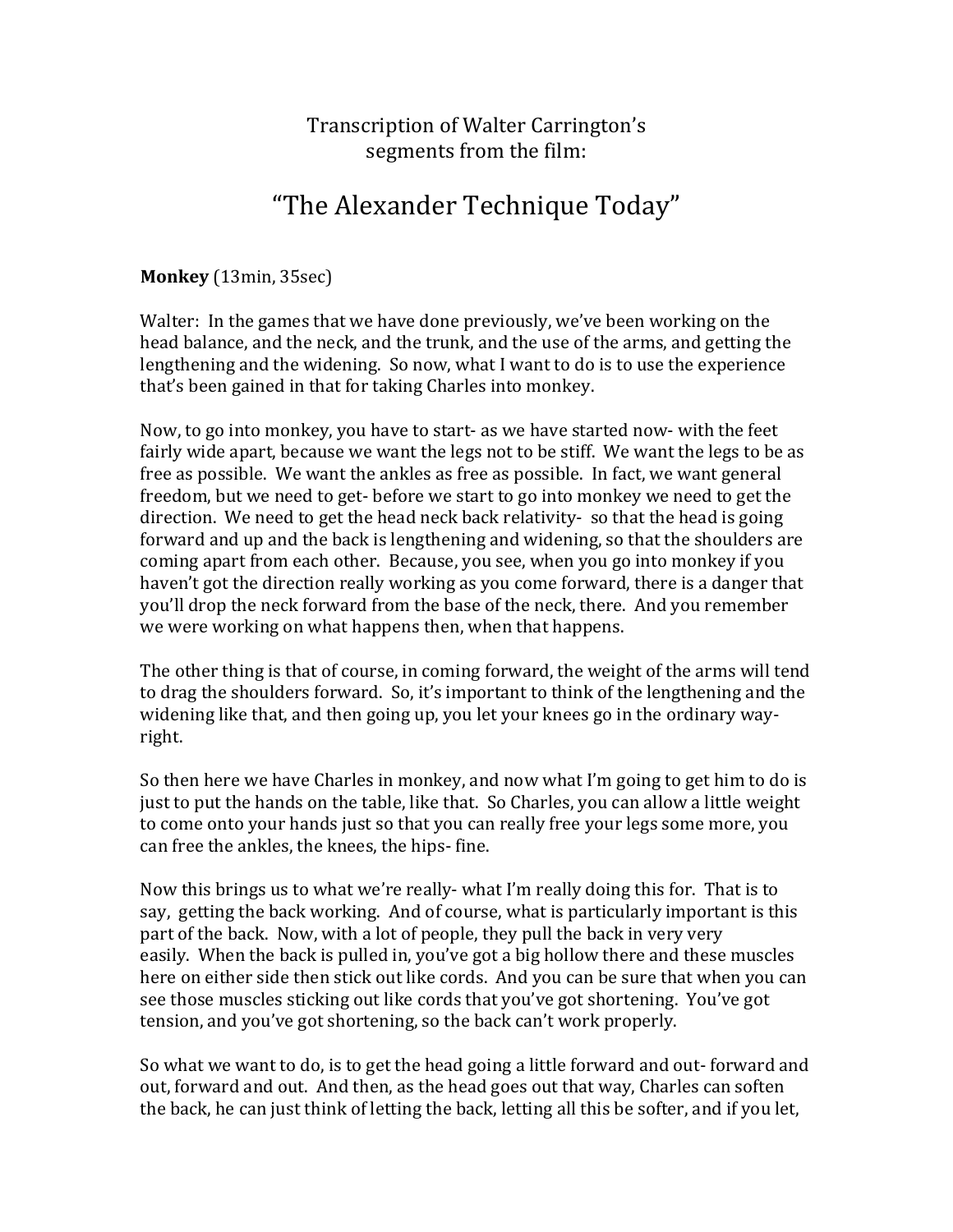Charles, if you let the hips go back and down, the knees go forward and away a little bit more.

That's it- there you go, there you go. Then you can see that the back is opening outthere we are. And of course we've got widening. There.

Now, people very often try to get this by pushing the back back. They think "The back ought not to be pulled in, it ought not to be hollowed." So, to correct that they push the back back- and its quite easy to push the back back, but pushing back doesn't do any good. Pushing back only just distorts the whole picture. Whereas if you get the head neck back relationship, and then the directions of the- that's it- of the head forward, the knees forward, the hips back- like that. Then you can come back, Charles, just a little bit more onto the heels. And you can take the hands offthere you are. And now, he's in quite a deep monkey, but the back is in good shape and working.

So, I'd like everybody to try this out, and we'll just go around and see how we get on with it. Are there any questions about that at all?

### **Forward & Up** (23min, 7sec)

Walter: I think that there was a very very important turning point, sometime before Alexander died, but equally shortly after I came back from the war. And that was when the various things had come together that enabled us to understand the physiology of the head neck back relationship much more clearly. You see, up to that point- I think Dart's paper, as a matter of fact, contributed a great deal to this, which came out in 1949. And the crucial thing was this- we talk about the head going forward and up, what constitutes forward? And what constitutes up?

And from everything that had emerged at that time, it became clear to me that what we meant by forward, or what we meant by backward was the movement from the atlanto-occipital joint -there. The nodding, you see. That being forward, and that being back- forward, and back. But the up was the effect of the total activity of the body. That when the neck was free, and the head was not being pulled back, then, of course, that release enabled lengthening to take place.

Now, I remember this as a turning point in my thinking, and I remember an absolute specific occasion- I can see it in my mind's eye- when I was able to talk to Alexander about this, and I put it to him. And I said "Now, when we talk about the head going forward and back we mean from the atlanto-occipital joint" and he said "Yes, that's quite right." And I said "But you can't go up from that joint," and he said "No, of course you can't go up from there. That's not possible, it doesn't go up from there, but the going up is the total effect of the whole body.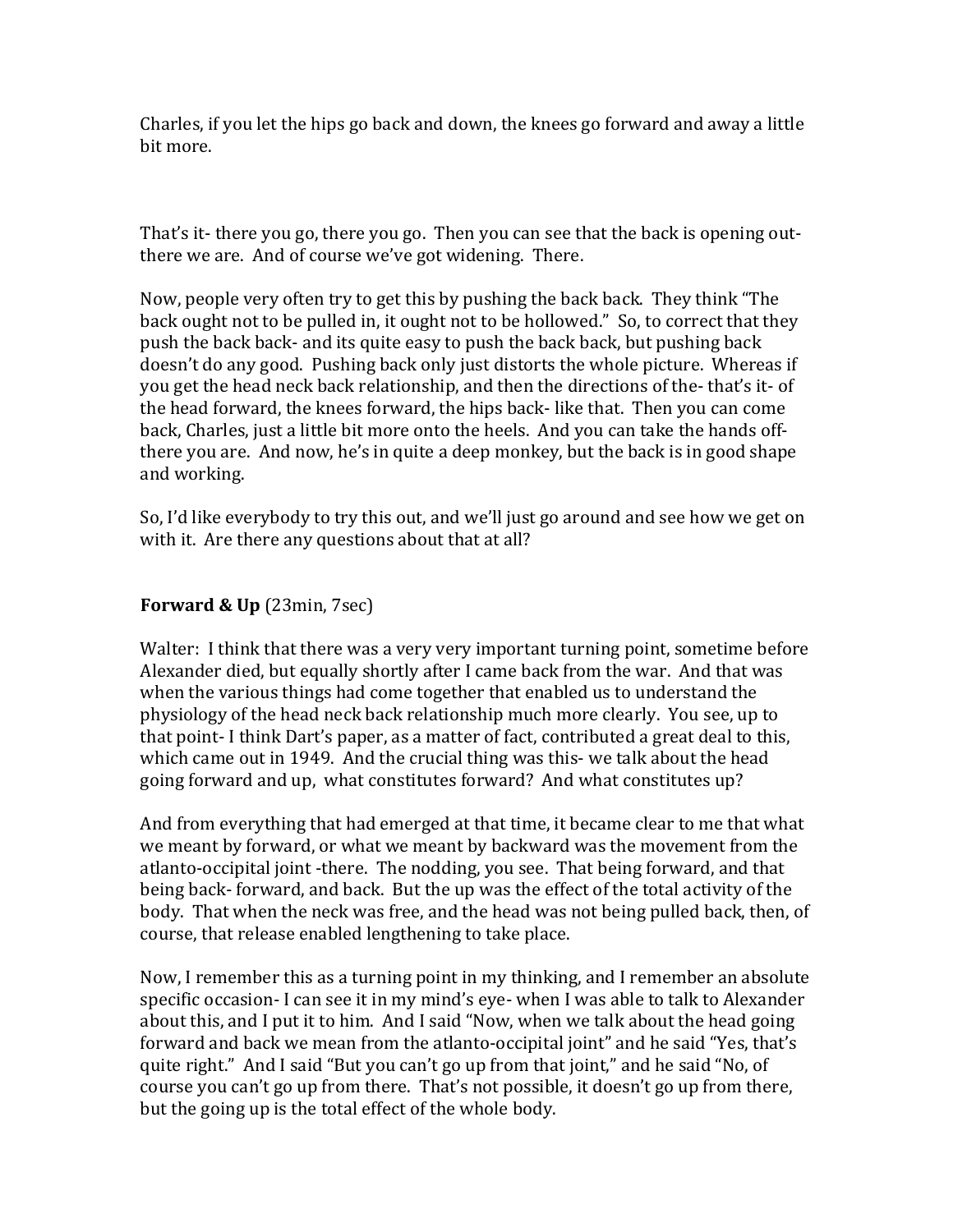### (Break)

Well, that of course- this exactly comes back to what I said about Alexander saying "I don't want you to do anything as you understand doing." Letting is very much a matter

of understanding. Now what you've got to understand is that all living things have got, built into them, machinery if you like, that is designed to counteract all the forces that will otherwise take them down. And of course the obvious physical force is gravitation, but there are other forces as well that will tend to get people down. Now that machinery is built-in, and its function is to counteract the gravitational force and other forces, and so take people up. And it works as reliably as the heart or the circulation or the digestion. But it does become interfered with. And when its interfered with, then it doesn't work properly, and the main way in which we interfere with it, is by making muscular effort. By making too much muscular effort in different directions which causes contraction and stops the flow of the energy that takes you up.

So, if you understand that, then you can say, "Now, I'm not going to do anything, but I'm going to let it happen. And of course, what I want to happen is I want to go up. I've got a clear conception in my mind of what's involved in going up, and I've also had a teacher's hands on me so I've had the experience. I know what it feels like, and that's what I want. I want to go up. And I'm not going to move a muscle to do it, but I do want that. And it's getting the will and the wish organized, in connection with that conception and understanding. And if you've got the wish for it to happen, then there's absolutely no reason why it wouldn't happen.

Interviewer: How do you see Alexander Technique in the next hundred years?

Walter: Well, I take a very optimistic view about this, particularly after the congress in America the year before last. Because we had there representatives of all the different schools, and approaches, and it did seem to me and to other people that  $I$ have talked to, that there was strong evidence that our common ground of agreement was very very much stronger than our differences. Now I think in all human things, in any group of people, there are bound to be problems and difficulties with people getting on with each other and having their own idea, and so on. But fundamentally, I'm optimistic enough to believe that the basic principles, if you like, the basic concept of Alexander, is very much alive and well. And I don't think there's a deep split. I don't think there's a fundamental difference of opinion there. I think that the differences that there are are very much more differences of emphasis, and also the purely human things of human interaction. So, I'm very optimistic about the future.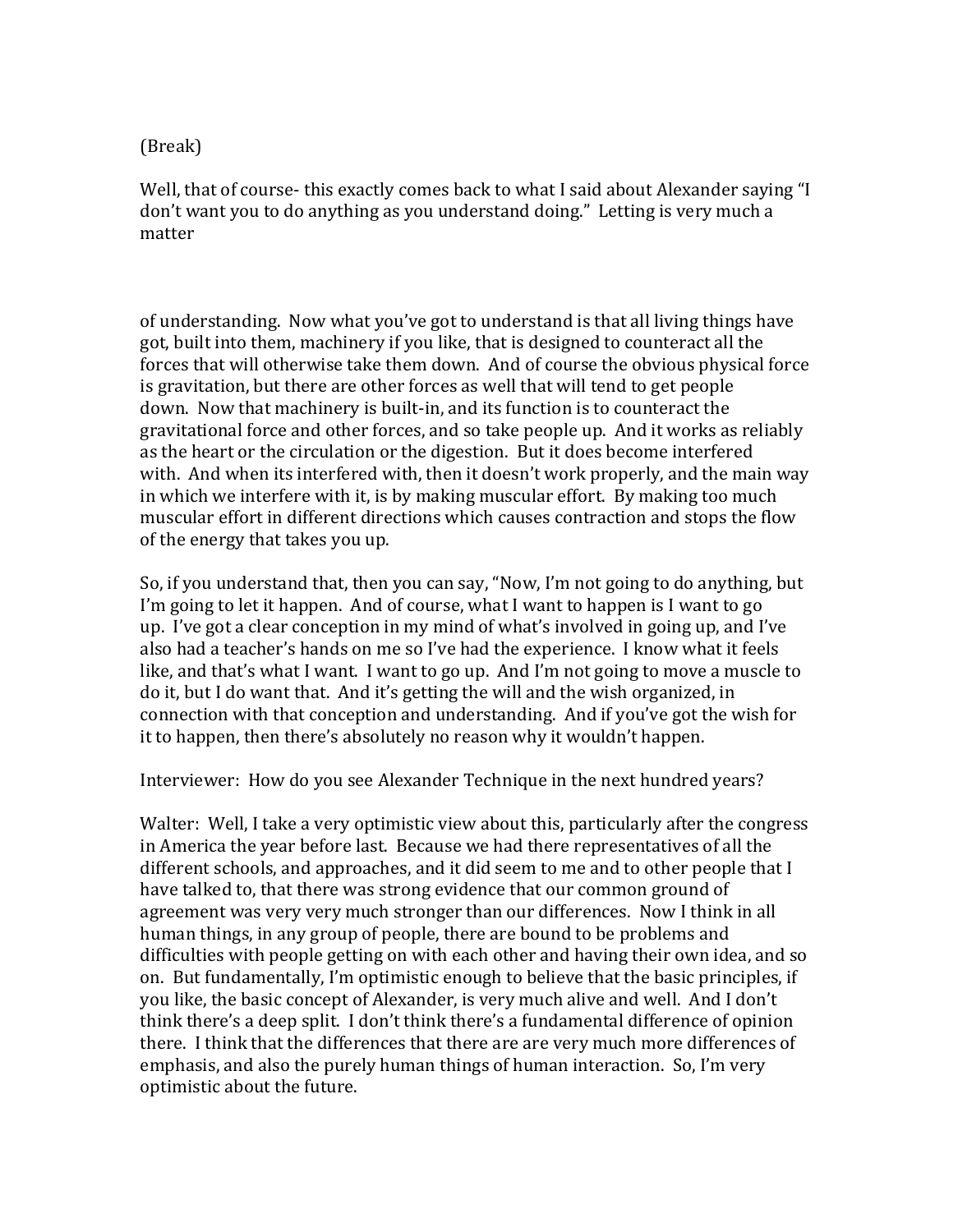#### **Saddle Work** (1 hr, 14min, 45sec)

Walter: First of all, you see, you're sitting right back on the saddle at the moment. Now, I want to get you sitting in the saddle so that your sit bones are in the deepest part of the saddle. And what we're going to do is this- I'm coming around in front of you, and I'm taking your knees, and I'm lifting them up, and now you can take hold of the saddle with your hands and lift yourself right forward. That's it. And even a little bit further forward, so that you might think that that was too far forward, but we'll be alright because I just let your legs go- so. And I just then come and I just take your hips, and I

just bring you a tiny little bit further back on your seat bones and I think you're alright there aren't you- that's quite comfortable.

Now, having got you into the deepest part of the saddle, we're now ready to start work. And the first thing I do is I come around and I take one leg, and I take the hamstrings under the knees, with my fingers, and I lengthen the hamstrings. And you let me lengthen the hamstrings, you let the leg free like that. Now the hamstrings, of course, are attached to the seat bones, so that as I draw her knee towards me, I'm encouraging this right seat bone to come a little further forward in the saddle- a little bit more underneath her. And there we've got excellent lengthening there, and the leg is free. I put my hand underneath, like so, I turn the leg from the hip joint, and it goes down quite elegantly there beside the saddle. I now come and I do exactly the same thing as the other leg, and again its the hamstrings- that's it. From the seat bone, drawing the seat bone underneath, lengthening the thigh. And so, and so, and continuing to keep the length. I turn the thigh and the leg goes so. Now gravity will take care of the legs now, we're not interested in the legs.

Now, the next thing then, that I've got to do quite simply is to come around to the back. I now come and I put my hands on the crest of the pelvis, and I put my thumbs actually on the sacrum, and what I'm going to do, Lou, now, is I'm going to press. There, and I'm using quite a bit of weight and you're letting your legs go freely, you're letting your seat go. And I'm really pressing her seat bones down into the saddle. Right. And now, Lou, all you've got to do now is you're going to think of letting your head go forward and up, and you're just going to come back from the hip joints to my back hand- there you are. There we go. There you are. You see as you come back- there that's it- we get more lengthening there. You see just allow me to move you there now- there you are. That is now very free. We've got her organized from her seat bones. We've got the whole of her torso lengthening and widening, her head's going forward and up, and that's very nice. And the legs, you see, the legs don't come into it.